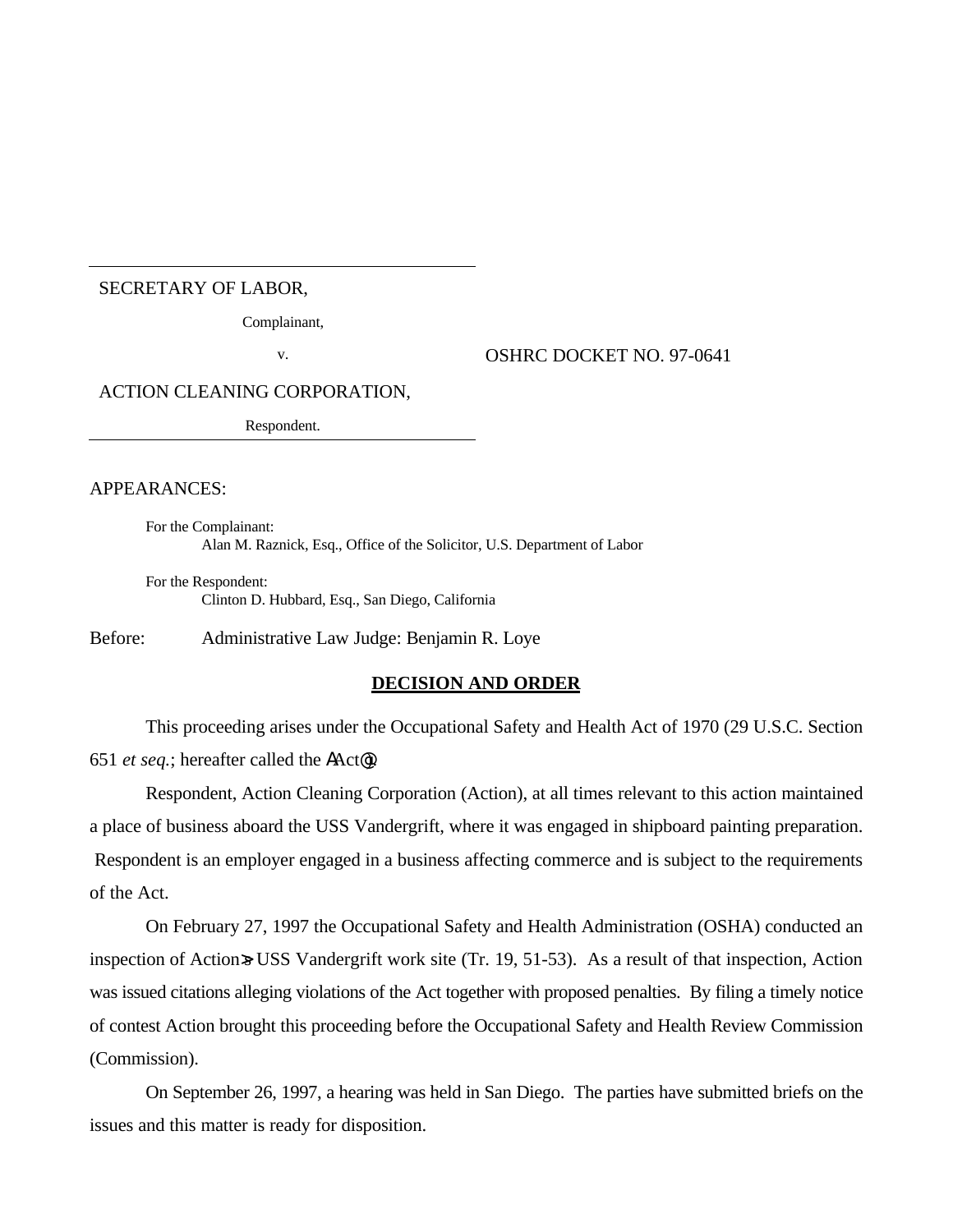# **Alleged Violations**

Citation 1, item 1 alleges:

29 CAR 1915.73(f): Sections of bilges from which floor plates or gratings have been removed shall be guarded by guardrails or temporary planking shall be installed

a) USS Vandergrift (FFG 48), AMR #3, 5-292-0-E: Employees were exposed to fall hazard where deck plates were removed and not guarded.

The cited standard states:

(f) Sections of bilges from which floor plates or gratings have been removed shall be guarded by guardrails except where they would interfere with work in progress. If these open sections are in a walkway at least two 10-inch planks placed side by side, or equivalent, shall be laid across the opening to provide a safe walking surface.

# *Facts*

 $\overline{a}$ 

OSHA Compliance Officer (CO) Alan Traenkner testified that on February 27, the deck plates in the hold of the USS Vandergrift had been removed to allow Action employees to clean the bilge area and prepare its contents for painting (Tr. 22, 27, 64). The deck plates are normally supported by a grid of structural members approximately 84" above the deepest portion of the hull (Tr. 22-23, 29; Exh. C-1). The removal of the plates creates a checkerboard of openings between the structural members. The size of the openings varies, the CO measured two openings at 22" x 36" and 24" X 24", respectively (Tr. 23). Machinery and piping is located beneath the structural grid (Tr. 31; Exh. C-3, C-4, C-5).

Complainant concedes that guardrails would interfere with work in progress, and that it seeks to enforce only that portion of the standard which requires planking in walkways (Tr. 8). During the inspection Traenkner noted employees, including the foreman, Tony Monzon, walking on support members to access a vertical ladder which went down from the deck area to the hull, and to access the ladder leading above decks (Adown ladder<sup>og</sup>) after ascending the vertical ladder (Tr. 29, 33, 43; Exh. C-1)<sup>1</sup>.

<sup>&</sup>lt;sup>1</sup> The hull could also be accessed from a ladder leading from above deck to the hull, and CO Traenkner also observed employees using that route (Tr. 24). Though it was possible for employees to access the machinery from walkways accessible from the bottom of the down ladder (Tr. 139, 156), employees did, in fact, use the deck level structural members to traverse the bilge (Tr. 161-62).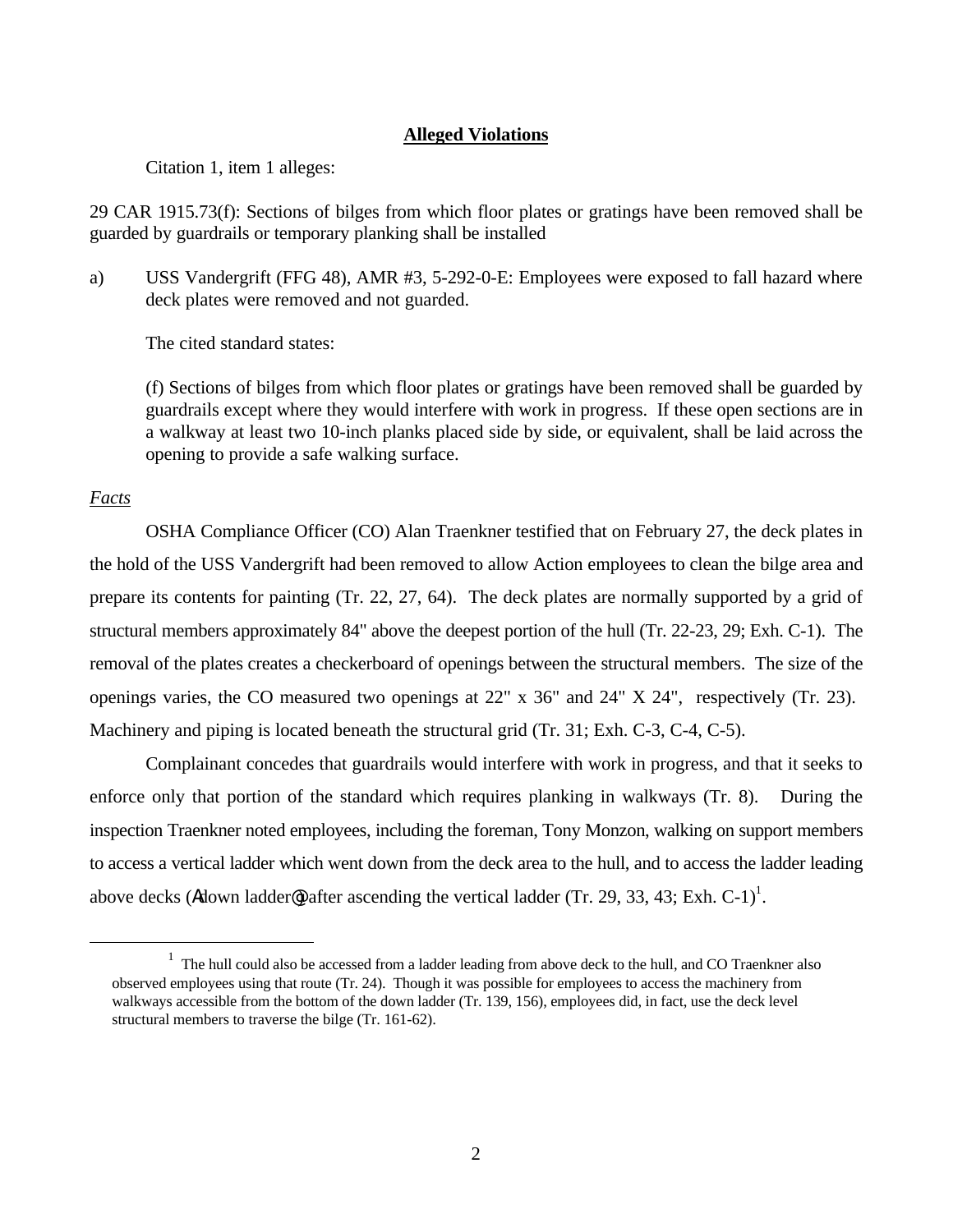The CO testified that it would have been easy to get two 10" planks down into the bilge area to use as walkways (Tr. 38). He stated that the planks could have been secured with C-clamps (Tr. 39), and moved when work was to be performed in the walkway area (Tr. 41).

Roger Gruben, Action = general manager (Tr. 70), testified that Action does use planking  $2$  during the mechanical cleaning portion of their work (Tr. 94, 104, 108). On the USS Vandergrift, the prime contractor had provided plywood templates, sized to the missing deck plates, which were, at times, used as a walkway (Tr. 105, 109; *See also*, testimony of Monzon, Tr. 147). However, Gruben stated, planking interferes with Action=s work during some portions of its operations, such as degreasing, and is removed during those operations (Tr. 72, 79). Gruben testified that the planking also has to be removed for the prime contractor=s quality assurance inspection. Inspection of the USS Vandergrift was scheduled for 4:30 p.m. on February 28, 1997 (Tr. 87-90; Exh. R-4; *See also*, testimony of Monzon, Tr. 146). Gruben stated that signs are posted, stating ACaution, Deck Plates Removed,@ to alert employees to the hazard during such periods (Tr. 97).

Jerry Becasen, Action=s Environmental Safety Coordinator (Tr. 128), testified that it was impossible to fall between the structural members because the equipment below the grid (Tr. 132, 138). CO Traenkner agreed that in this type of situation, an employee who trips and falls generally does not fall all the way through to the hull, but may be injured striking or catching portions of his body on the structural members, piping or machinery on the way down (Tr. 35-36; *See also,* testimony of Becasen, Tr. 141).

Action never applied for a variance from the standard (Tr. 110).

# *Discussion*

 $\overline{a}$ 

Action stipulates that there was no planking down on the deck level where deck plates had been removed (Tr. 182). Action argues: 1) that the standard is inapplicable because the structural grid is not a walkway; 2) that planking was infeasible at the time of the inspection; and 3) that planking posed a greater hazard to its employees than walking on the structural grid.

The cited standard is applicable in that Actions employees used the structural grid as a walkway to access the vertical ladder from the down ladder at the deck level.

<sup>&</sup>lt;sup>2</sup> CO Traenkner testified that Tony Monzon, Action=s supervisor, told him that no planking had been used since the deck plates were removed on February 13, 1997 (Tr. 64). At the hearing, however, Monzon stated that he stated only that the deck plates had been removed since February 13, 1997 (Tr. 161).